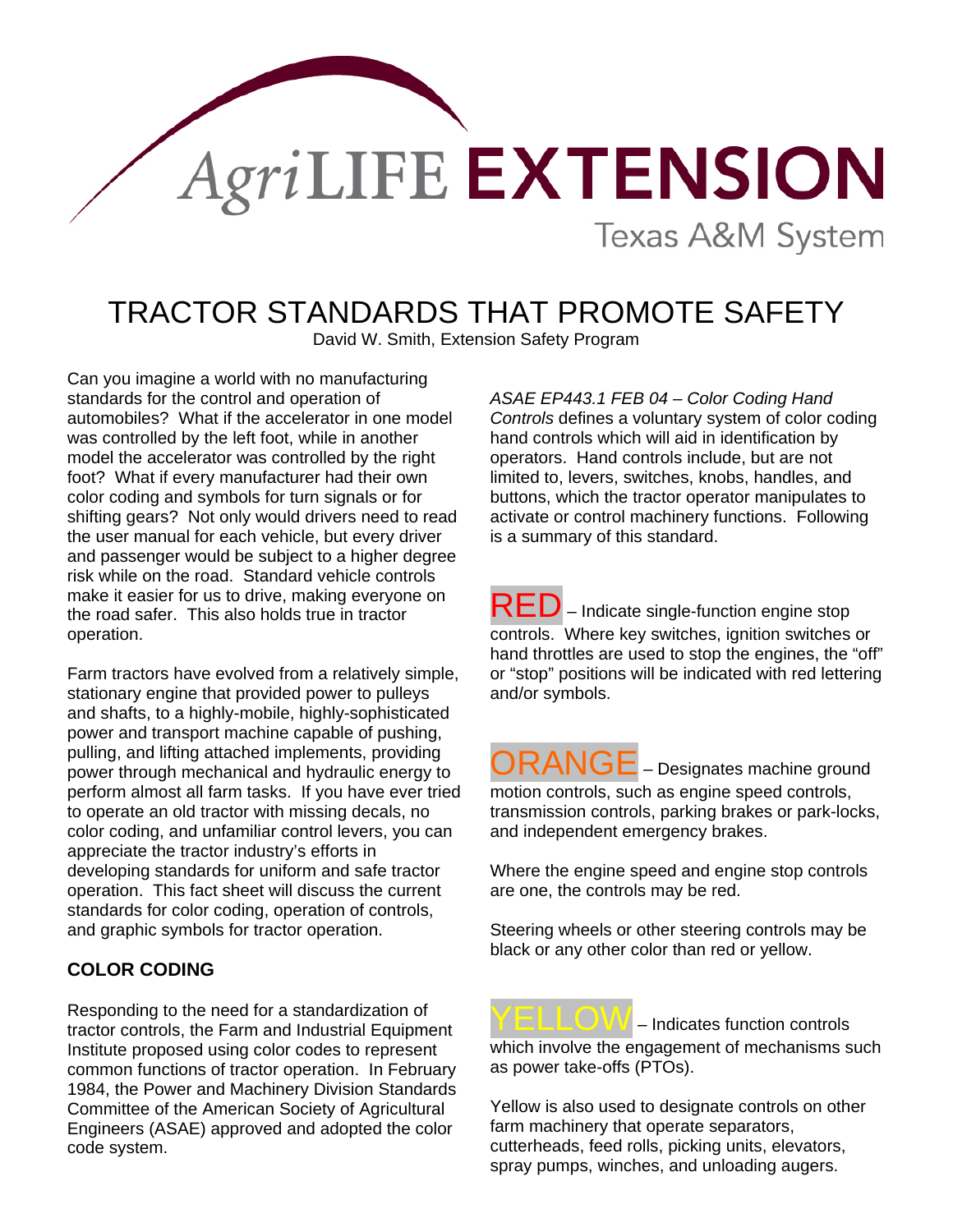#### BLACK – or some other dark color is used to designate controls for 1) positioning and adjusting attachments such as front-end loader buckets, 2) controlling unloading components such as bin dumps, ejector gates, and elevator lifts, 3) setting and adjusting chokes, seats, and steering mechanisms, and 4) adjusting headlights, flashers, turn signals, air conditioning, heating, and windshield wipers.

## **LOCATION AND OPERATION OF HAND CONTROLS**

Standardization of the location and operation of hand controls has improved tractor safety and efficiency. Although there are exceptions, most tractor manufacturers follow ASAE Standard S335 to design foot controls, hand controls, and combination foot and hand controls. This allows tractor operators to switch from one tractor to another without having to search for certain controls. Since you often do multiple tasks at one time while on a tractor, knowing where the controls are and how they operate can help you avoid unnecessary accidents.

*ASAE S335 – Operator Controls on Agricultural Equipment*, adopted in 1969 and revised in 1989, was intended to improve operator efficiency and convenience. It provides uniform guidelines for the location and operation of controls on agricultural and farmstead equipment in the immediate vicinity of the operator's normal position (the seat on farm tractors). This standard relates to the position and operation of:

- Brake control
- Clutch and PTO control
- Engine speed control
- Ground speed and directional control
- Differential lock
- Steering control
- Electrical controls
- Engine stop controls
- Lift controls for implements or equipment
- Front-end loader arm and bucket controls

Following is a summary of these voluntary standards.

# **A.** BRAKE CONTROL

The brake pedal(s) are engaged by pressing the pedal(s) downward or forward with the operator's right foot. Hand-operated parking brakes are engaged by pulling the control upward or rearward.

## **B.** CLUTCH CONTROL

The clutch operated by a foot pedal shall be disengaged by pressing the pedal downward or forward with the operator's left foot. Hand-operated clutch pedals are disengaged by moving the control rearward or toward the operator.

A hand-operated power take-off (PTO) clutch is disengaged by moving the control rearward or downward. Conversely, the hand-operated PTO clutch is engaged by moving the control forward or by pulling upward.

# **C.** ENGINE SPEED CONTROL

Hand-operated engine speed controls are operated with the right hand. When the speed control moves parallel with the tractor's longitudinal axis, engine speed is increased by moving the control forward or upward.

When the hand control moves parallel to the rim of the steering wheel, engine speed is increased by moving the control rearward or downward.

When engine speed is controlled with the foot, speed is increased by pressing the pedal downward or forward with the right foot.

#### **D.** GROUND SPEED AND DIRECTIONAL **CONTROL**

When a hand-operated, forward-reverse directional control lever (non-variable speed) is used, move the lever forward for forward machine motion and backward for backward machine motion.

When a hand-operated, variable speed control is used, move the control forward to increase speed.

Foot-operated combination directional and variablespeed controls are operated by the right foot. Press the foot pedal forward or downward with the toe to move forward. Press the foot pedal rearward or downward with the heel to move backward.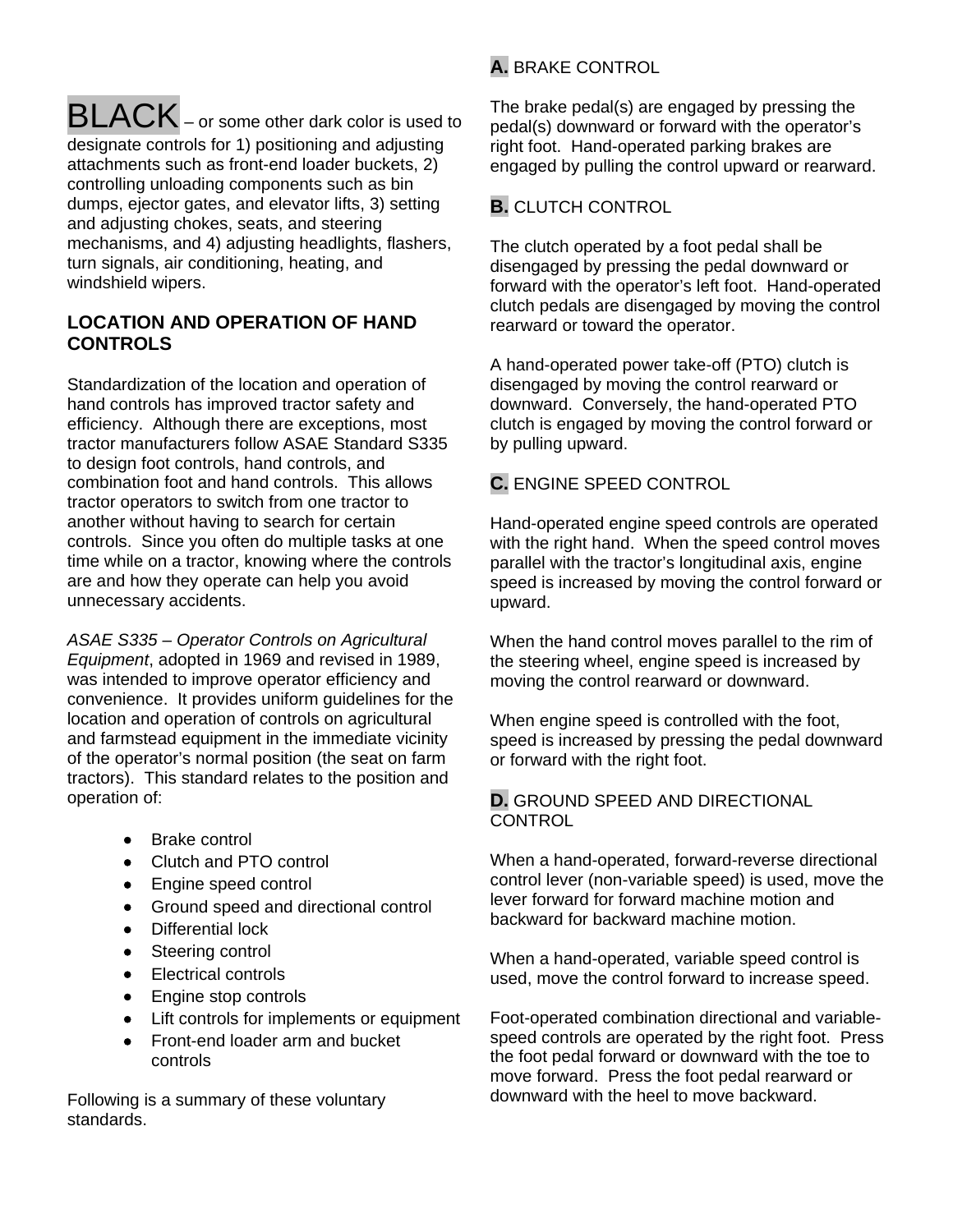# **E.** DIFFERENTIAL LOCK

Engage a differential lock control by moving the control forward or downward.

# **F.** STEERING CONTROL

When a steering wheel is used, rotate the wheel clockwise to turn right. Rotate the wheel counterclockwise to turn left.

When a single lever is used for steering, move the lever right to turn right, and move the lever left to turn left.

## **G.** ELECTRICAL CONTROLS

For rocker switches mounted horizontally, push on the forward or right portion to turn on, start operation, move forward, increase speed, or cause movement downward.

For rocker switches mounted vertically, push on the upper portion to turn on, start operation, move forward, increase speed, or cause movement upward.

## **H.** ENGINE STOP CONTROL

When a key switch control is used, turn the key counterclockwise to stop engine.

When a mechanical push-pull control is used, the control must be located within 6 inches of the key switch. Pull the control to stop. The control should be red in color and include labeling which reads "pull to stop engine" and equipped with a fuel stop symbol.

#### I. LIFT CONTROLS FOR IMPLEMENTS OR **FOUPMENT**

Lift controls in the immediate vicinity of the operator's station (seat) should be located on the right-hand side of the operator. When hand-control levers are used, move the lever forward or downward away from the operator to lower the implement or equipment. To raise the implement or equipment, move the lever rearward, upward, or toward the operator.

When a heel and toe foot control is used, press the forward part of the pedal downward to lower the implement or equipment, and upward to raise the implement or equipment.

#### **J.** FRONT-END LOADER ARM AND BUCKET **CONTROLS**

Controls must be located on the right-hand side of the operator.

When two control levers are used, the lift arm control is located closest to the operator. The bucket control is located to the right of the lift arm control. To lower the lift arm, move the lift arm control forward, downward, or away from the operator. To raise the lift arm, move the lift arm control in the opposite direction. To dump the buck, move the bucket control forward, downward, or away from the operator. To roll back the bucket, move the bucket control in the opposite direction.

When a single lever is used to control both the lift arm and bucket, move the lever forward to lower the arm, move the lever backward to raise the lift arm, mover the lever right to dump the bucket, and move the lever left to roll back the bucket.

## **GRAPHICAL SYMBOLS FOR OPERATOR CONTROLS AND DISPLAYS**

We use graphic symbols every day during our normal routine. Have you ever taken the time to examine your computer or your computer keyboard? Computer manufacturers use a set of standard symbols that have consistent meanings to eliminate confusion in operating a computer.

Use of standard symbols also promotes tractor safety. In June 1967, the ASAE adopted a set of graphic symbols for use in operating agricultural equipment. *ASAE S304.7 JUN00 – Graphical Symbols for Operation Controls and Displays on Agricultural Equipment* is the standard is used by nearly all tractor manufacturers. As tractor technology continues to evolve, new symbols will be developed as needed.

Following is a sample of the common tractor-related symbols and their meanings.







On and Fast Power take-off